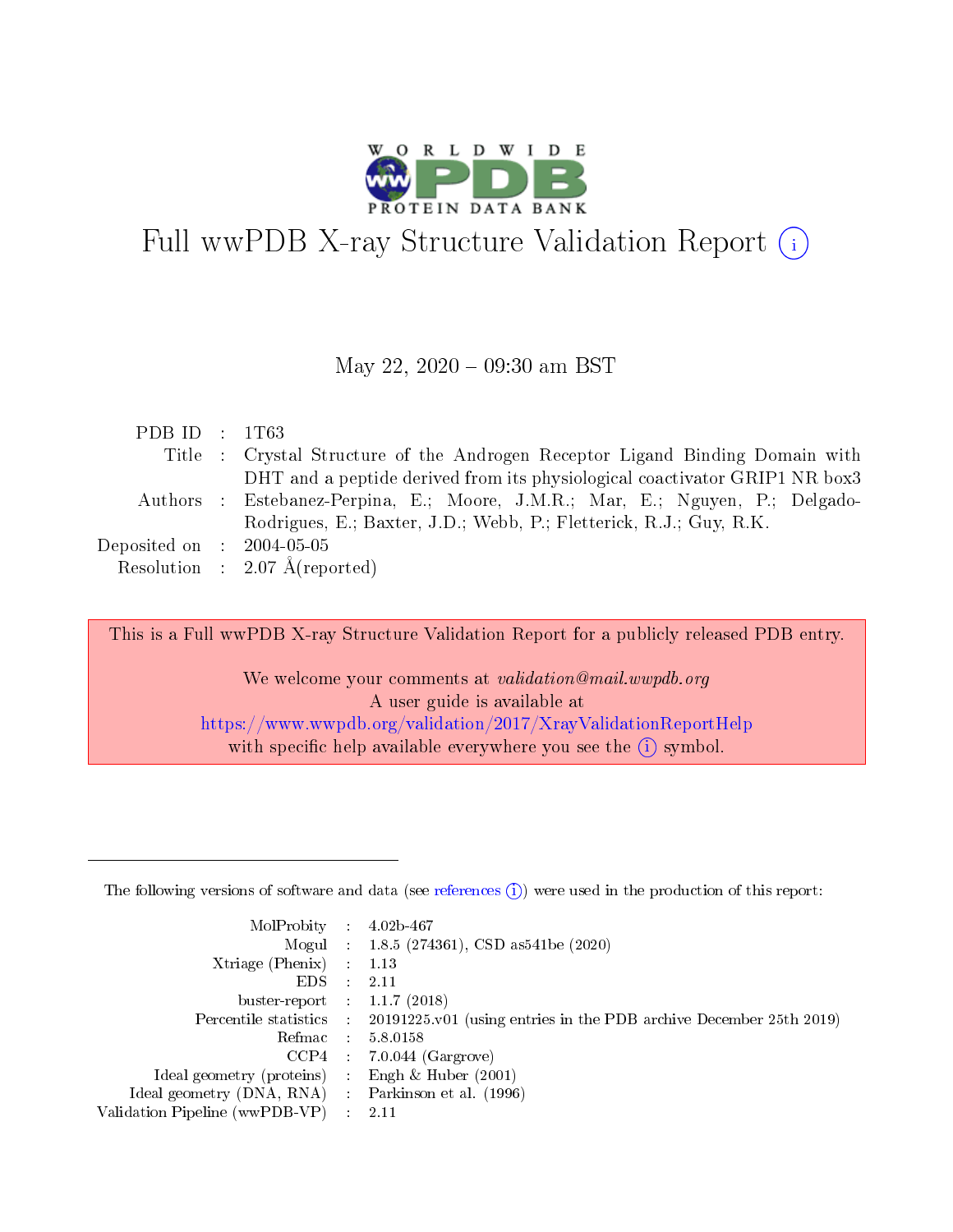# 1 [O](https://www.wwpdb.org/validation/2017/XrayValidationReportHelp#overall_quality)verall quality at a glance  $(i)$

The following experimental techniques were used to determine the structure: X-RAY DIFFRACTION

The reported resolution of this entry is 2.07 Å.

Percentile scores (ranging between 0-100) for global validation metrics of the entry are shown in the following graphic. The table shows the number of entries on which the scores are based.



| Metric                | Whole archive<br>$(\#\text{Entries})$ | Similar resolution<br>$(\#\text{Entries},\,\text{resolution}\,\,\text{range}(\textup{\AA}))$ |  |  |
|-----------------------|---------------------------------------|----------------------------------------------------------------------------------------------|--|--|
| $R_{free}$            | 130704                                | $2684(2.08-2.04)$                                                                            |  |  |
| Clashscore            | 141614                                | $2801(2.08-2.04)$                                                                            |  |  |
| Ramachandran outliers | 138981                                | $2768(2.08-2.04)$                                                                            |  |  |
| Sidechain outliers    | 138945                                | $2768(2.08-2.04)$                                                                            |  |  |
| RSRZ outliers         | 127900                                | $2646$ $(2.08-2.04)$                                                                         |  |  |

The table below summarises the geometric issues observed across the polymeric chains and their fit to the electron density. The red, orange, yellow and green segments on the lower bar indicate the fraction of residues that contain outliers for  $>=3, 2, 1$  and 0 types of geometric quality criteria respectively. A grey segment represents the fraction of residues that are not modelled. The numeric value for each fraction is indicated below the corresponding segment, with a dot representing fractions  $\epsilon=5\%$  The upper red bar (where present) indicates the fraction of residues that have poor fit to the electron density. The numeric value is given above the bar.

| Mol | $\mid$ Chain $\mid$ Length $\mid$ |            | Quality of chain |     |
|-----|-----------------------------------|------------|------------------|-----|
|     | 251                               | 5%         | 78%              | 21% |
|     |                                   | 36%<br>50% | 43%              | 7%  |
|     |                                   |            |                  |     |

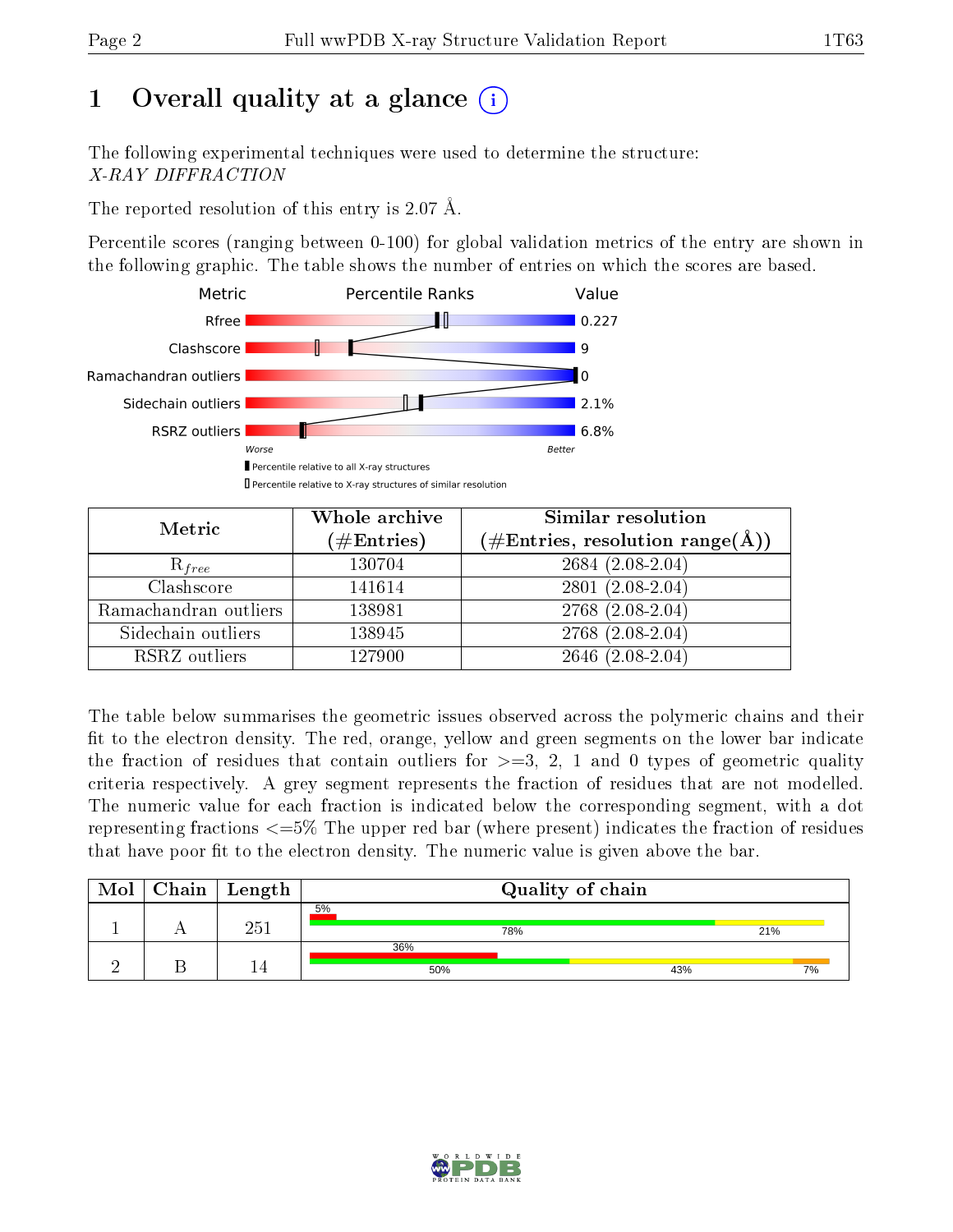# 2 Entry composition (i)

There are 4 unique types of molecules in this entry. The entry contains 2307 atoms, of which 0 are hydrogens and 0 are deuteriums.

In the tables below, the ZeroOcc column contains the number of atoms modelled with zero occupancy, the AltConf column contains the number of residues with at least one atom in alternate conformation and the Trace column contains the number of residues modelled with at most 2 atoms.

• Molecule 1 is a protein called Androgen receptor.

| Mol | Chain | Residues | Atoms               |      |     |     | ZeroOcc | $\mid$ AltConf $\mid$ Trace |  |  |
|-----|-------|----------|---------------------|------|-----|-----|---------|-----------------------------|--|--|
|     |       | 250      | $\rm Total$<br>2043 | 1322 | 351 | 351 | 19      |                             |  |  |

Molecule 2 is a protein called Nuclear receptor coactivator 2.

| $\bf{Mol}$ | Chain   Residues | Atoms              |  |          |  | ZeroOcc   AltConf   Trace |  |
|------------|------------------|--------------------|--|----------|--|---------------------------|--|
|            |                  | Total C N \<br>119 |  | 75 20 24 |  |                           |  |

 Molecule 3 is 5-ALPHA-DIHYDROTESTOSTERONE (three-letter code: DHT) (formula:  $C_{19}H_{30}O_2$ ).



|  | $Mol$   Chain   Residues | Atoms   | $ZeroOcc \mid AltConf \mid$ |
|--|--------------------------|---------|-----------------------------|
|  |                          | Total C |                             |

• Molecule 4 is water.

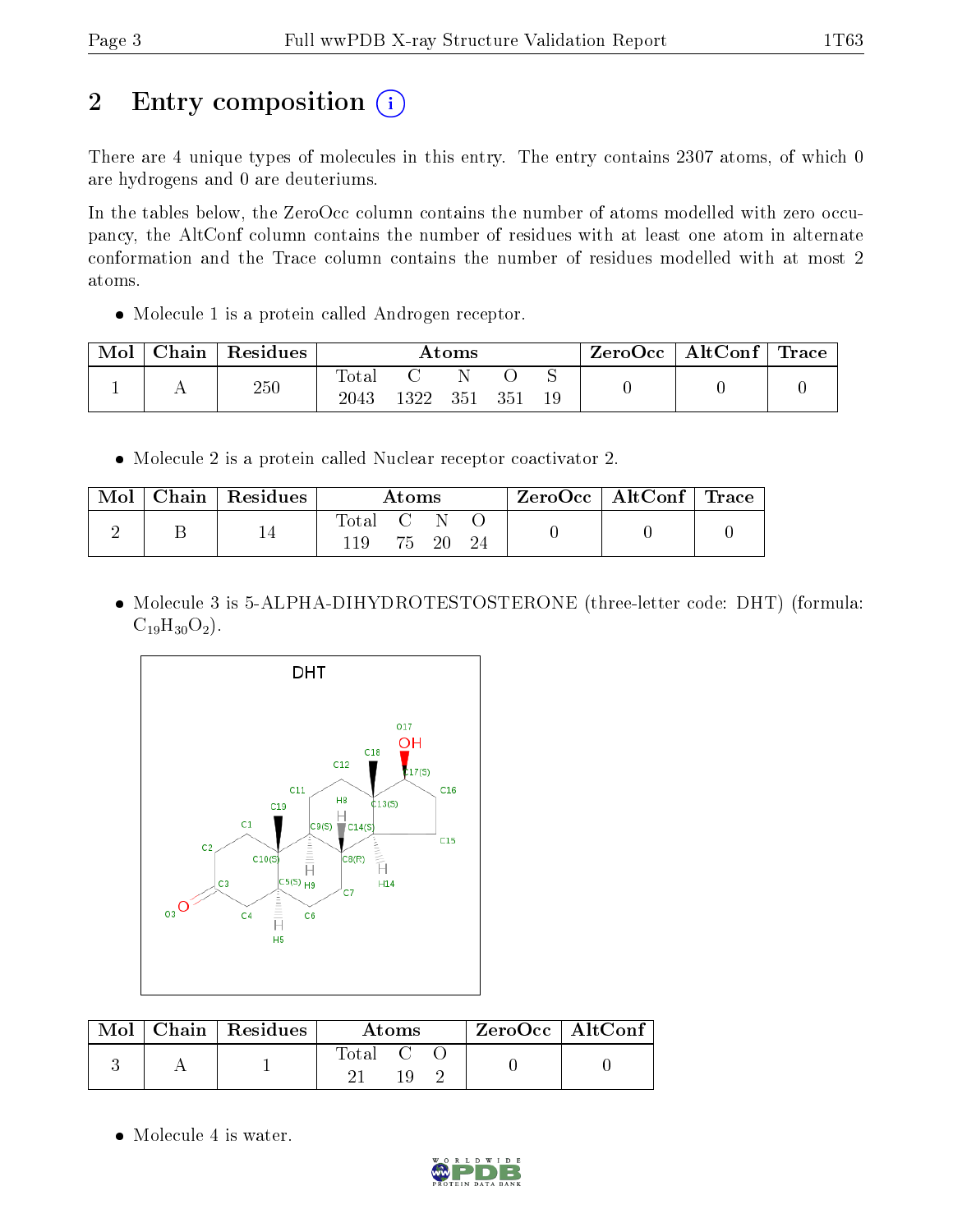|  | Mol   Chain   Residues | Atoms                 | $ZeroOcc \   \ AltConf$ |  |
|--|------------------------|-----------------------|-------------------------|--|
|  | 116                    | Total<br>116.<br>-116 |                         |  |
|  |                        | Total O               |                         |  |

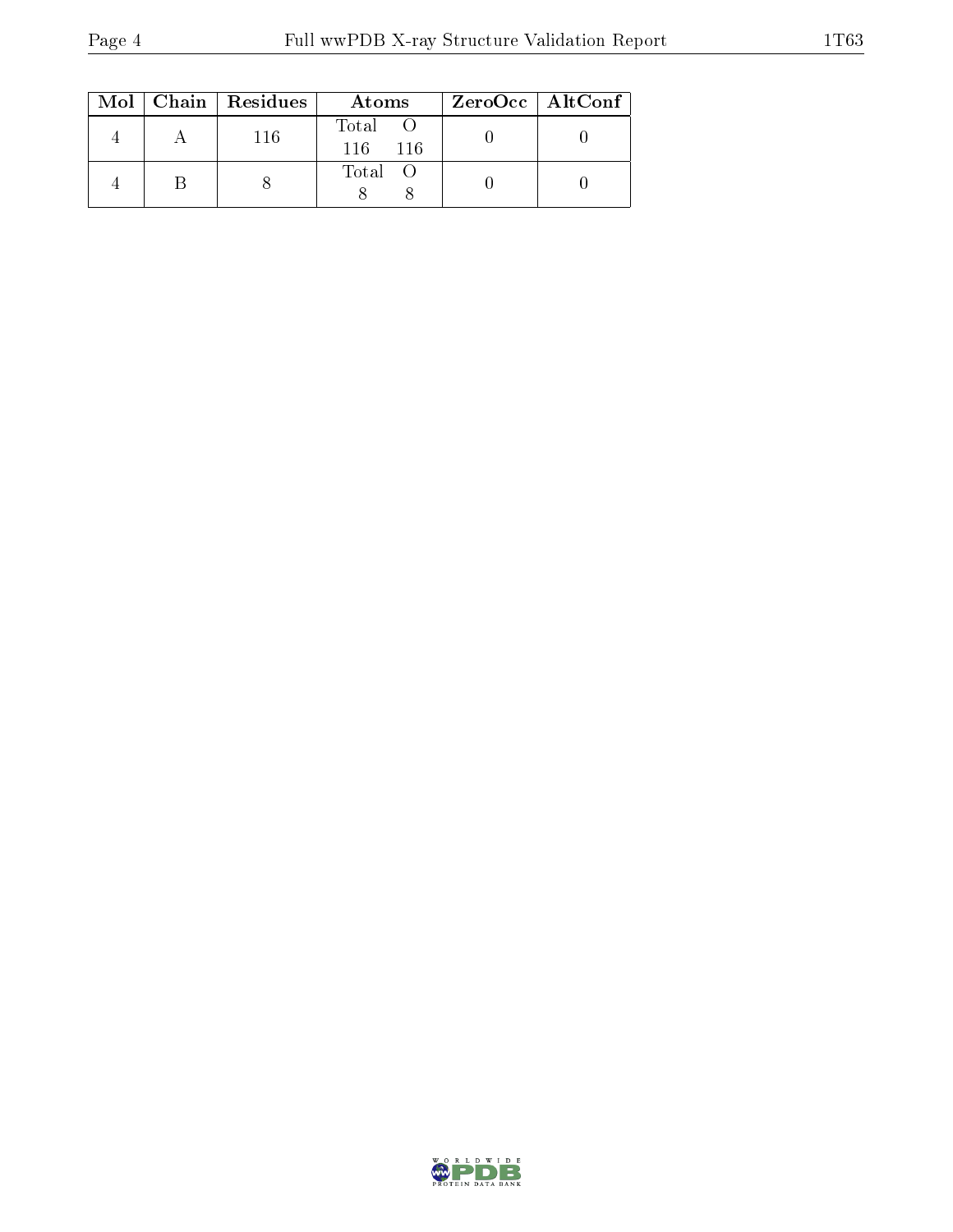# 3 Residue-property plots  $(i)$

These plots are drawn for all protein, RNA and DNA chains in the entry. The first graphic for a chain summarises the proportions of the various outlier classes displayed in the second graphic. The second graphic shows the sequence view annotated by issues in geometry and electron density. Residues are color-coded according to the number of geometric quality criteria for which they contain at least one outlier: green  $= 0$ , yellow  $= 1$ , orange  $= 2$  and red  $= 3$  or more. A red dot above a residue indicates a poor fit to the electron density (RSRZ  $> 2$ ). Stretches of 2 or more consecutive residues without any outlier are shown as a green connector. Residues present in the sample, but not in the model, are shown in grey.



• Molecule 1: Androgen receptor

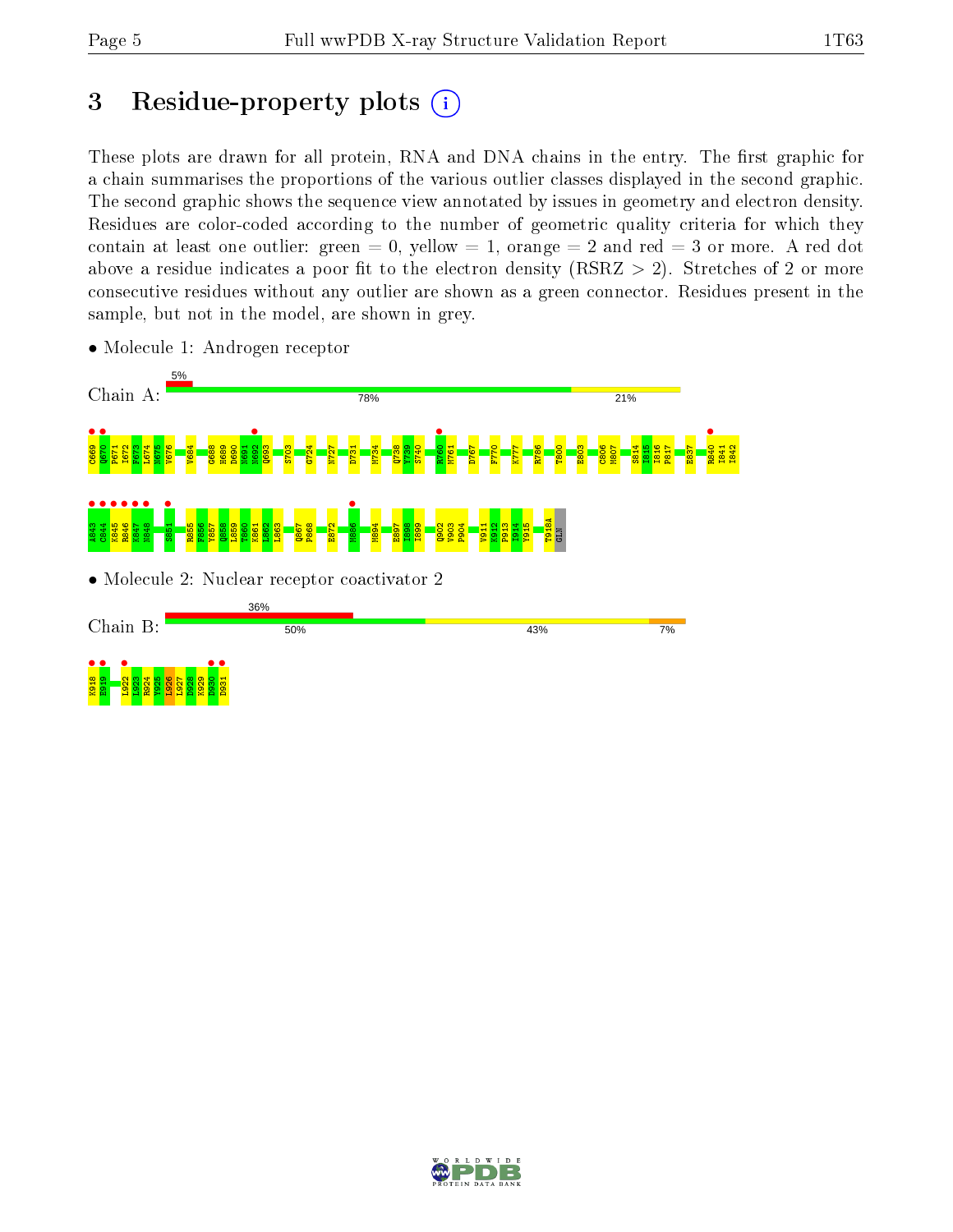# 4 Data and refinement statistics  $(i)$

| Property                                                             | Value                                           | Source     |
|----------------------------------------------------------------------|-------------------------------------------------|------------|
| Space group                                                          | P 21 21 21                                      | Depositor  |
| Cell constants                                                       | 67.37Å<br>54.49Å<br>$70.52\text{\AA}$           |            |
| a, b, c, $\alpha$ , $\beta$ , $\gamma$                               | $90.00^\circ$<br>$90.00^\circ$<br>$90.00^\circ$ | Depositor  |
| Resolution $(A)$                                                     | $24.\overline{36}$<br>$-2.07$                   | Depositor  |
|                                                                      | 24.36<br>$-2.07$                                | <b>EDS</b> |
| % Data completeness                                                  | (Not available) $(24.36 - 2.07)$                | Depositor  |
| (in resolution range)                                                | 97.3 (24.36-2.07)                               | <b>EDS</b> |
| $R_{merge}$                                                          | (Not available)                                 | Depositor  |
| $\mathrm{R}_{sym}$                                                   | (Not available)                                 | Depositor  |
| $\langle I/\sigma(I) \rangle^{-1}$                                   | $2.45$ (at $2.08$ A)                            | Xtriage    |
| Refinement program                                                   | $\overline{\text{CNS}}$                         | Depositor  |
|                                                                      | 0.200<br>0.230<br>$\overline{ }$                | Depositor  |
| $R, R_{free}$                                                        | 0.195<br>0.227                                  | DCC        |
| $R_{free}$ test set                                                  | 779 reflections $(4.89\%)$                      | wwPDB-VP   |
| Wilson B-factor $(A^2)$                                              | 30.4                                            | Xtriage    |
| Anisotropy                                                           | 0.291                                           | Xtriage    |
| Bulk solvent $k_{sol}(e/\mathring{A}^3)$ , $B_{sol}(\mathring{A}^2)$ | 0.37, 60.6                                      | <b>EDS</b> |
| L-test for twinning <sup>2</sup>                                     | $< L >$ = 0.49, $< L2$ > = 0.31                 | Xtriage    |
| Estimated twinning fraction                                          | $0.018$ for $-h, l, k$                          | Xtriage    |
| $F_o, F_c$ correlation                                               | 0.96                                            | <b>EDS</b> |
| Total number of atoms                                                | 2307                                            | wwPDB-VP   |
| Average B, all atoms $(A^2)$                                         | 38.0                                            | wwPDB-VP   |

Xtriage's analysis on translational NCS is as follows: The largest off-origin peak in the Patterson function is  $5.85\%$  of the height of the origin peak. No significant pseudotranslation is detected.

<sup>&</sup>lt;sup>2</sup>Theoretical values of  $\langle |L| \rangle$ ,  $\langle L^2 \rangle$  for acentric reflections are 0.5, 0.333 respectively for untwinned datasets, and 0.375, 0.2 for perfectly twinned datasets.



<span id="page-5-1"></span><span id="page-5-0"></span><sup>1</sup> Intensities estimated from amplitudes.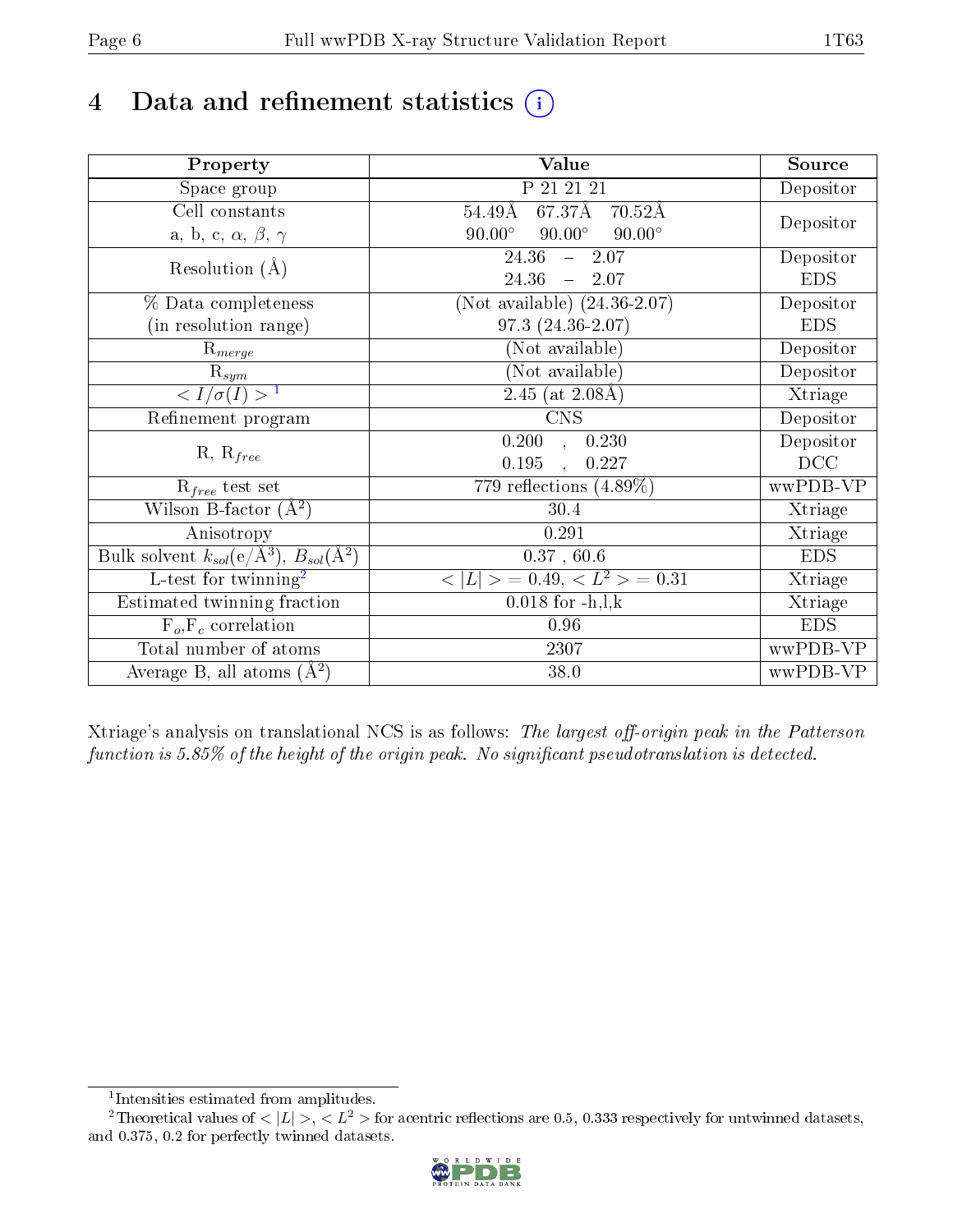# 5 Model quality  $(i)$

# 5.1 Standard geometry  $(i)$

Bond lengths and bond angles in the following residue types are not validated in this section: DHT

The Z score for a bond length (or angle) is the number of standard deviations the observed value is removed from the expected value. A bond length (or angle) with  $|Z| > 5$  is considered an outlier worth inspection. RMSZ is the root-mean-square of all Z scores of the bond lengths (or angles).

| Mol | Chain |      | Bond lengths | Bond angles |             |  |
|-----|-------|------|--------------|-------------|-------------|--|
|     |       | RMSZ | $\# Z  > 5$  | RMSZ        | # $ Z  > 5$ |  |
|     |       | 0.38 | 0/2094       | 0.50        | 0/2828      |  |
| 9   |       | 0.26 | 0/119        | 0.48        | 0/158       |  |
| ΔH  | A 11  | 0.38 | 0/2213       | 0.49        | /2986       |  |

There are no bond length outliers.

There are no bond angle outliers.

There are no chirality outliers.

There are no planarity outliers.

### $5.2$  Too-close contacts  $(i)$

In the following table, the Non-H and H(model) columns list the number of non-hydrogen atoms and hydrogen atoms in the chain respectively. The H(added) column lists the number of hydrogen atoms added and optimized by MolProbity. The Clashes column lists the number of clashes within the asymmetric unit, whereas Symm-Clashes lists symmetry related clashes.

|  |      |         |    | Mol   Chain   Non-H   H(model)   H(added)   Clashes   Symm-Clashes |
|--|------|---------|----|--------------------------------------------------------------------|
|  | 2043 | 2063    | 36 |                                                                    |
|  | 119  | $120\,$ |    |                                                                    |
|  |      |         |    |                                                                    |
|  | 116  |         |    |                                                                    |
|  |      |         |    |                                                                    |
|  | 2307 | 2213    | 39 |                                                                    |

The all-atom clashscore is defined as the number of clashes found per 1000 atoms (including hydrogen atoms). The all-atom clashscore for this structure is 9.

All (39) close contacts within the same asymmetric unit are listed below, sorted by their clash magnitude.

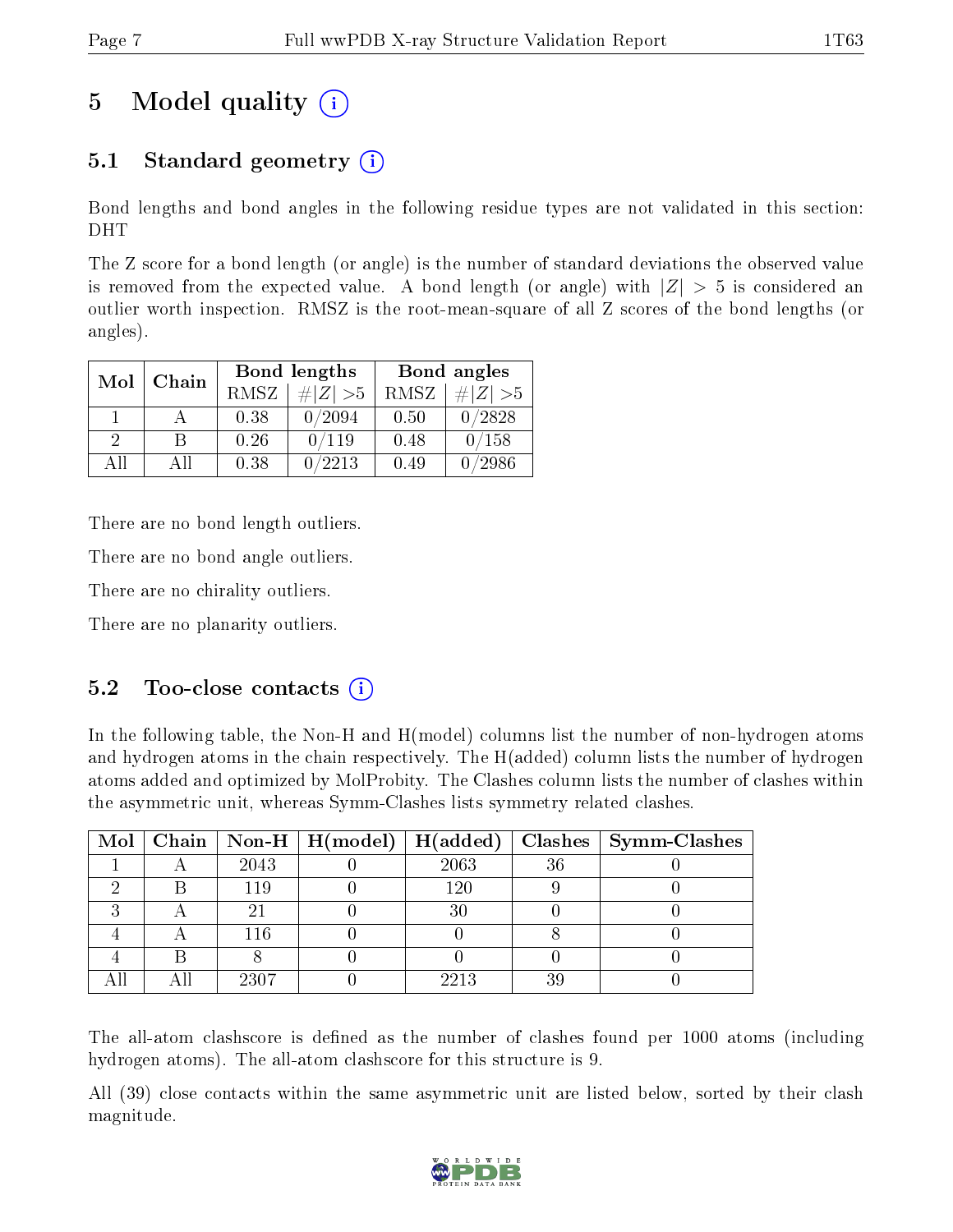| Atom-1                          | Atom-2              | Interatomic      | Clash         |  |
|---------------------------------|---------------------|------------------|---------------|--|
|                                 |                     | distance $(\AA)$ | overlap $(A)$ |  |
| 1:A:806:CYS:HB2                 | 4: A:92: HOH:O      | 1.65             | 0.95          |  |
| 1: A:894:MET:HG3                | 2:B:922:LEU:HD23    | 1.50             | 0.92          |  |
| 1: A:671: PRO:HB2               | 1: A:674:LEU:HB2    | 1.74             | 0.68          |  |
| 2:B:918:LYS:HG3                 | 2:B:924:ARG:NH1     | 2.15             | 0.62          |  |
| 1: A:845: LYS: HG2              | 4:A:147:HOH:O       | 2.01             | 0.61          |  |
| 1: A:690: ASP:OD2               | 1: A:693: GLN: HG2  | 2.00             | 0.61          |  |
| 1: A:817: PRO:HA                | 1: A:911: VAL:HA    | 1.83             | 0.60          |  |
| 1: A:814: SER: HB2              | 4:A:96:HOH:O        | 2.00             | 0.60          |  |
| 2:B:918:LYS:HG3                 | 2:B:924:ARG:HH11    | 1.69             | 0.56          |  |
| 1:A:899:ILE:O                   | 1: A:904: PRO:HD3   | 2.07             | 0.55          |  |
| 1: A:724: GLY:O                 | 1:A:727:ASN:HB2     | 2.08             | 0.54          |  |
| 1:A:842:ILE:HD11                | 1:A:859:LEU:HD12    | 1.90             | 0.53          |  |
| 1: A:807: MET:HB3               | 1: A:863:LEU:HD21   | 1.91             | 0.53          |  |
| 1: A:734: MET:HG3               | 2:B:927:LEU:HD12    | 1.93             | 0.51          |  |
| 2:B:926:LEU:HD12                | 2:B:929:LYS:HD3     | 1.93             | 0.51          |  |
| 1: A:894:MET:HG3                | 2:B:922:LEU:CD2     | 2.30             | 0.51          |  |
| 1: A:786:ARG:NH1                | 1:A:872:GLU:OE2     | 2.44             | 0.50          |  |
| 1: A:840:ARG:C                  | 1: A:840:ARG:HD3    | 2.32             | 0.50          |  |
| $1:A:731:\overline{\rm ASP:HA}$ | 2:B:918:LYS:HD2     | 1.93             | 0.50          |  |
| 1: A:761:MET:HB3                | 1:A:770:PHE:O       | 2.11             | 0.49          |  |
| 1:A:672:ILE:O                   | 1:A:676:VAL:HG23    | 2.13             | 0.48          |  |
| 1:A:734:MET:SD                  | 2:B:918:LYS:HD3     | 2.55             | 0.46          |  |
| 1: A:846: ARG: HG3              | 4:A:142:HOH:O       | 2.14             | 0.46          |  |
| $1: A:689:HIS:H\overline{D2}$   | $1: A:703:$ SER:OG  | 1.99             | 0.46          |  |
| 1:A:740:SER:HB2                 | 4:A:19:HOH:O        | 2.15             | 0.46          |  |
| 1: A:816: ILE: HB               | 1: A:817: PRO:HD2   | 1.98             | 0.46          |  |
| 1: A:867: GLN:HB2               | 1: A:868: PRO:HD3   | 1.99             | 0.45          |  |
| 1: A:688: GLY:N                 | 1:A:767:ASP:OD2     | 2.49             | 0.44          |  |
| 1:A:731:ASP:OD1                 | 2:B:918:LYS:HD2     | 2.18             | 0.43          |  |
| 1: A:800:THR:OG1                | 1: A:803: GLU:HG3   | 2.19             | 0.42          |  |
| 1: A:738: GLN:HB3               | 1: A:902: GLN: HG3  | 2.01             | 0.42          |  |
| $1:A:913:P\overline{RO:HG2}$    | 1: A:915: TYR: CE1  | 2.54             | 0.42          |  |
| 1:A:841:ILE:HD11                | 4:A:144:HOH:O       | 2.20             | 0.42          |  |
| 1: A:837: GLU:O                 | 1: A:841: ILE: HDI3 | 2.19             | 0.42          |  |
| 1:A:669:CYS:HA                  | 4:A:128:HOH:O       | 2.19             | 0.41          |  |
| 1: A:846:ARG:NH1                | 1:A:855:ARG:HB2     | 2.35             | 0.41          |  |
| 1:A:899:ILE:HA                  | 1: A:903: VAL: CG2  | 2.50             | 0.41          |  |
| 1:A:857:TYR:OH                  | 1: A:861:LYS:HE3    | 2.21             | 0.41          |  |
| 1:A:684:VAL:HG23                | 4:A:115:HOH:O       | 2.22             | 0.40          |  |

There are no symmetry-related clashes.

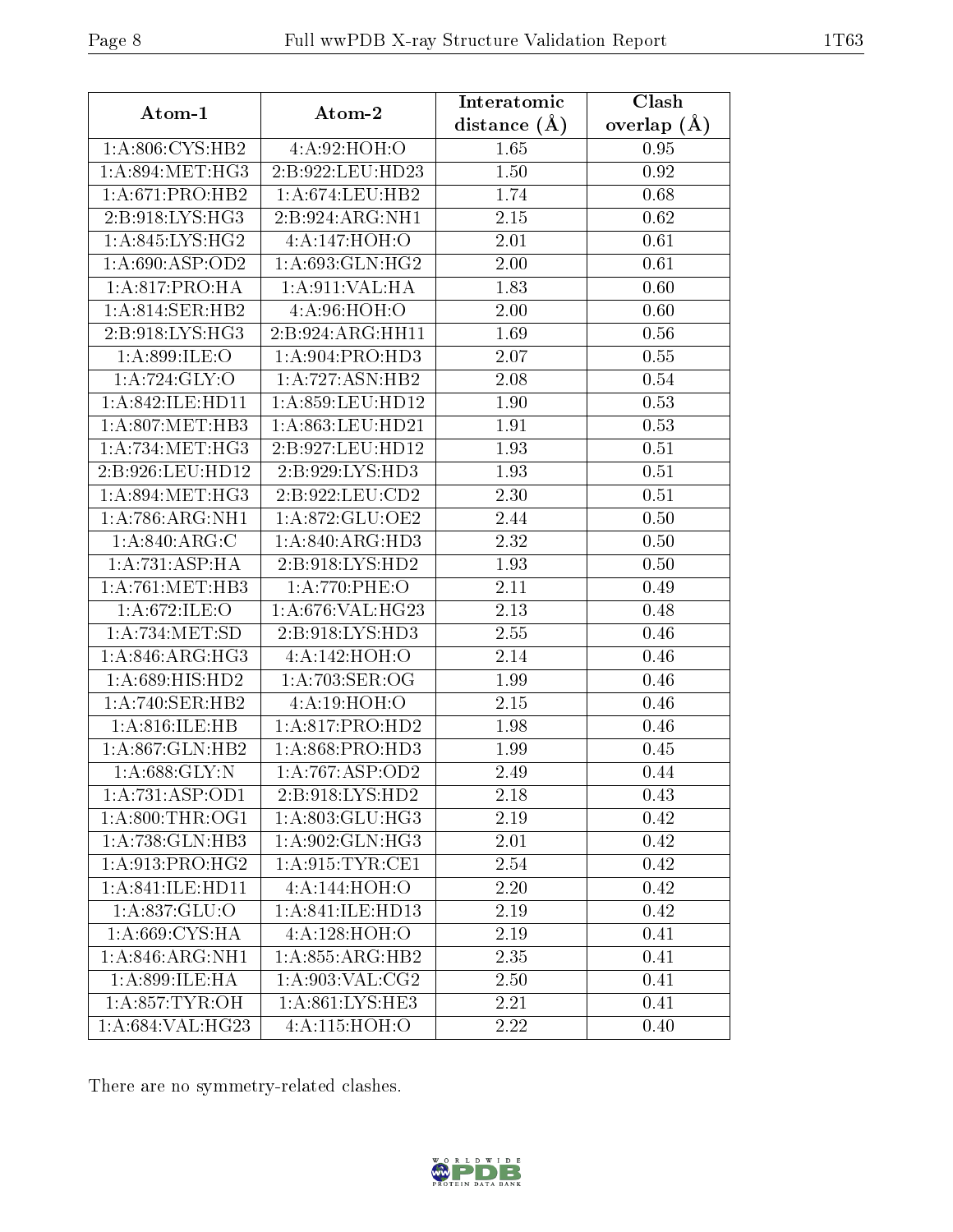### 5.3 Torsion angles (i)

#### 5.3.1 Protein backbone  $(i)$

In the following table, the Percentiles column shows the percent Ramachandran outliers of the chain as a percentile score with respect to all X-ray entries followed by that with respect to entries of similar resolution.

The Analysed column shows the number of residues for which the backbone conformation was analysed, and the total number of residues.

| Mol | Chain | Analysed                     | Favoured   | Allowed  | Outliers | Percentiles |     |
|-----|-------|------------------------------|------------|----------|----------|-------------|-----|
|     |       | $248/251(99\%)$              | 243 (98\%) | $5(2\%)$ |          | 100 100     |     |
|     | В     | $12/14(86\%)$                | 10(83%)    | 2(17%)   |          | 100         | 100 |
| All | All   | $260/265(98\%)$   253 (97\%) |            | 7(3%)    |          | $100 \mid$  | 100 |

There are no Ramachandran outliers to report.

#### 5.3.2 Protein sidechains  $(i)$

In the following table, the Percentiles column shows the percent sidechain outliers of the chain as a percentile score with respect to all X-ray entries followed by that with respect to entries of similar resolution.

The Analysed column shows the number of residues for which the sidechain conformation was analysed, and the total number of residues.

| Mol | Chain | Analysed          | Rotameric   Outliers |          | Percentiles             |
|-----|-------|-------------------|----------------------|----------|-------------------------|
|     |       | $228/229$ (100%)  | $225(99\%)$          | $3(1\%)$ | 67<br>69                |
|     |       | $13/13$ (100\%)   | 11 $(85%)$           | 2(15%)   | $\boxed{2}$ $\boxed{0}$ |
| All | All   | $241/242$ (100\%) | $236(98\%)$          | $5(2\%)$ | 53<br>48                |

All (5) residues with a non-rotameric sidechain are listed below:

| Mol | Chain | Res    | <b>Type</b> |
|-----|-------|--------|-------------|
|     |       | 777    | <b>LYS</b>  |
|     |       | 897    | GLU         |
|     |       | 918(A) | <b>THR</b>  |
| 9   |       | 926    | LEU         |
|     |       | 931    | ASP         |

Some sidechains can be flipped to improve hydrogen bonding and reduce clashes. All (6) such sidechains are listed below:

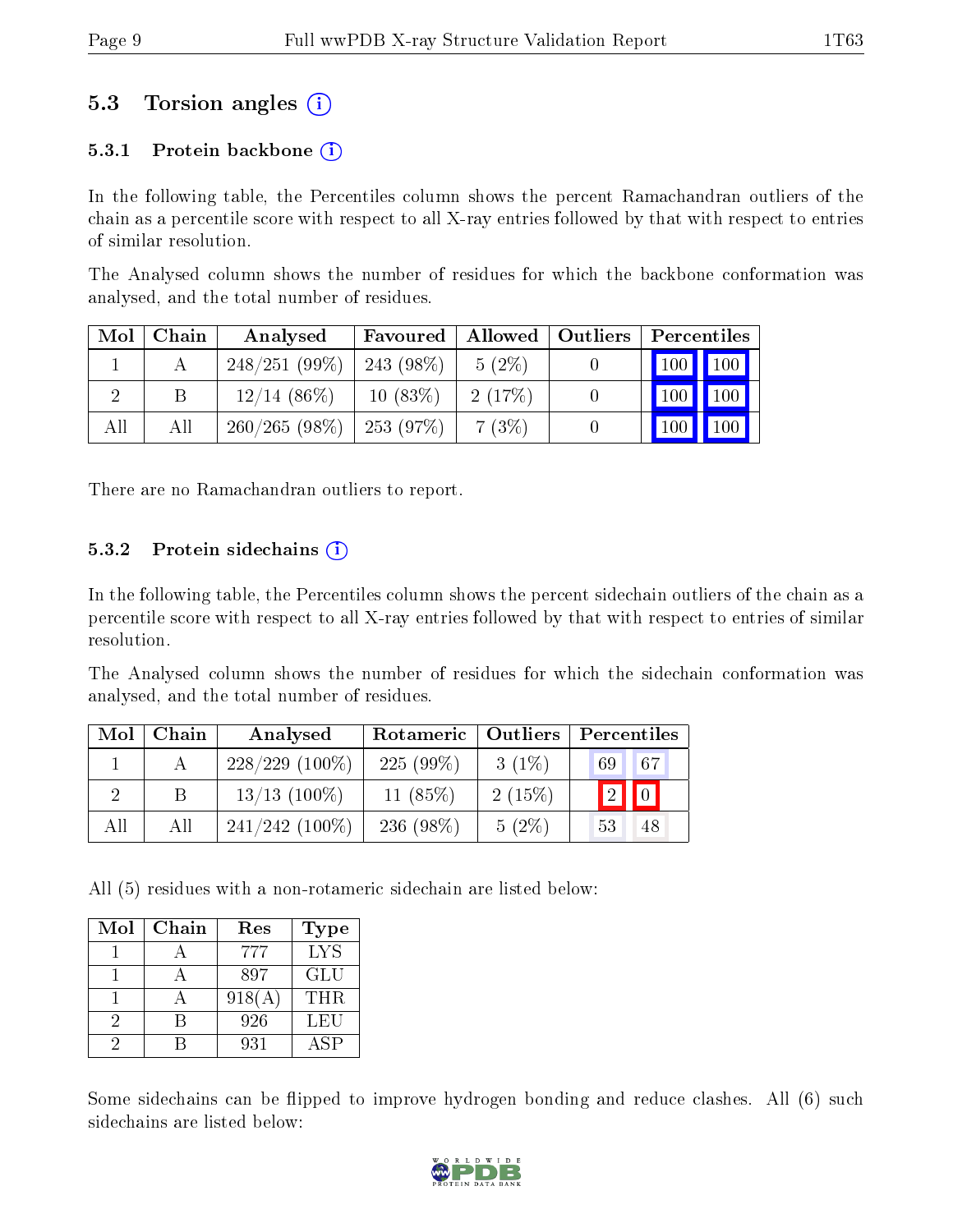| Mol | Chain | Res | Type       |
|-----|-------|-----|------------|
|     |       | 689 | <b>HIS</b> |
|     |       | 692 | <b>ASN</b> |
|     |       | 711 | <b>GLN</b> |
|     |       | 727 | <b>ASN</b> |
|     |       | 798 | <b>GLN</b> |
|     |       | 902 | GLN.       |

#### 5.3.3 RNA  $(i)$

There are no RNA molecules in this entry.

### 5.4 Non-standard residues in protein, DNA, RNA chains (i)

There are no non-standard protein/DNA/RNA residues in this entry.

#### 5.5 Carbohydrates (i)

There are no carbohydrates in this entry.

### 5.6 Ligand geometry  $(i)$

1 ligand is modelled in this entry.

In the following table, the Counts columns list the number of bonds (or angles) for which Mogul statistics could be retrieved, the number of bonds (or angles) that are observed in the model and the number of bonds (or angles) that are dened in the Chemical Component Dictionary. The Link column lists molecule types, if any, to which the group is linked. The Z score for a bond length (or angle) is the number of standard deviations the observed value is removed from the expected value. A bond length (or angle) with  $|Z| > 2$  is considered an outlier worth inspection. RMSZ is the root-mean-square of all Z scores of the bond lengths (or angles).

| $\operatorname{Mol}$ | Type       | $\mid$ Chain $\mid$ Res $\mid$ Link $\mid$ |     |            | Bond lengths |                 |          | Bond angles    |                                  |
|----------------------|------------|--------------------------------------------|-----|------------|--------------|-----------------|----------|----------------|----------------------------------|
|                      |            |                                            |     | Counts     |              | RMSZ $ #Z  > 2$ | Counts   | $^+$ RMSZ $_+$ | $\# Z $                          |
|                      | <b>DHT</b> |                                            | 931 | 24, 24, 24 | 1.65         | $(16\%)$<br>4.  | 39,39,39 | 1.57           | $\left  \frac{10}{25\%} \right $ |

In the following table, the Chirals column lists the number of chiral outliers, the number of chiral centers analysed, the number of these observed in the model and the number defined in the Chemical Component Dictionary. Similar counts are reported in the Torsion and Rings columns. '-' means no outliers of that kind were identified.

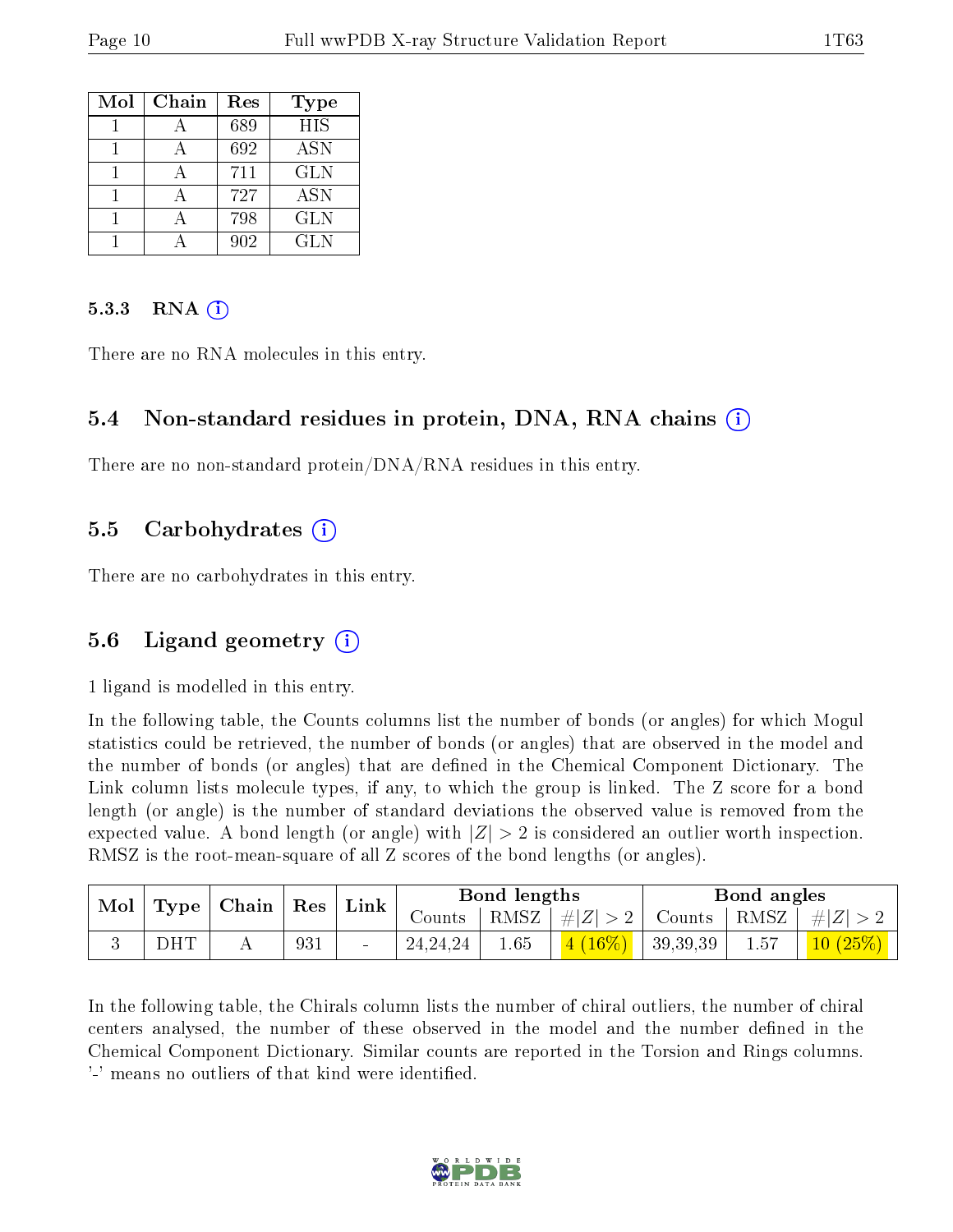|     |     |        | $\mid$ Mol $\mid$ Type $\mid$ Chain $\mid$ Res $\mid$ Link $\mid$ Chirals $\mid$ Torsions $\mid$ Rings |  |
|-----|-----|--------|--------------------------------------------------------------------------------------------------------|--|
| DHT | 93! | $\sim$ | $\sim$                                                                                                 |  |

All (4) bond length outliers are listed below:

| Mol | Chain |     | $\operatorname{Res}$   $\operatorname{Type}$ | $\boldsymbol{\mathrm{Atoms}}$                    | $Z =$           | $\vert$ Observed $(A)$ $\vert$ | Ideal(A) |
|-----|-------|-----|----------------------------------------------|--------------------------------------------------|-----------------|--------------------------------|----------|
|     |       | 931 | DHT                                          | $\mid$ C <sub>10</sub> -C <sub>5</sub>           | 3.63            | 1.61                           | 1.55     |
|     |       | 931 | DHT                                          | $\pm$ C18-C13                                    | $^{\circ}$ 2.97 | 1.59                           | 1.54     |
|     |       | 931 | DHT -                                        | $\vert$ C <sub>19</sub> -C <sub>10</sub> $\vert$ | 2.91            | 1.59                           | 1.54     |
|     |       | 931 | - I) H T                                     | $\perp$ C2-C3                                    | 2.91            | $1.56\,$                       | 1.50     |

All (10) bond angle outliers are listed below:

| Mol | Chain | Res | <b>Type</b> | Atoms                                             | Z       | Observed( | Ideal (°) |
|-----|-------|-----|-------------|---------------------------------------------------|---------|-----------|-----------|
| 3   | А     | 931 | DHT         | $C4-C5-C10$                                       | $-3.93$ | 109.07    | 112.79    |
| 3   | А     | 931 | DHT         | C12-C13-C17                                       | 2.80    | 119.25    | 115.24    |
| 3   | А     | 931 | DHT         | $C1-C2-C3$                                        | $-2.74$ | 106.28    | 111.95    |
| 3   | А     | 931 | DHT         | $O3-C3-C2$                                        | $-2.64$ | 117.54    | 122.05    |
| 3   | А     | 931 | DHT         | $C2-C1-C10$                                       | 2.51    | 116.69    | 113.47    |
| 3   | А     | 931 | DHT         | C14-C13-C17                                       | $-2.47$ | 96.66     | 99.27     |
| 3   | А     | 931 | DHT         | $C11-C9-C8$                                       | $-2.44$ | 108.23    | 111.75    |
| 3   | А     | 931 | DHT         | $C12-C11-C9$                                      | 2.22    | 116.96    | 113.11    |
| 3   | А     | 931 | DHT         | $C2-C3-C4$                                        | 2.10    | 119.01    | 115.89    |
| 3   | А     | 931 | DHT         | C <sub>16</sub> -C <sub>17</sub> -C <sub>13</sub> | 2.08    | 106.19    | 104.53    |

There are no chirality outliers.

There are no torsion outliers.

There are no ring outliers.

No monomer is involved in short contacts.

The following is a two-dimensional graphical depiction of Mogul quality analysis of bond lengths, bond angles, torsion angles, and ring geometry for all instances of the Ligand of Interest. In addition, ligands with molecular weight > 250 and outliers as shown on the validation Tables will also be included. For torsion angles, if less then 5% of the Mogul distribution of torsion angles is within 10 degrees of the torsion angle in question, then that torsion angle is considered an outlier. Any bond that is central to one or more torsion angles identified as an outlier by Mogul will be highlighted in the graph. For rings, the root-mean-square deviation (RMSD) between the ring in question and similar rings identified by Mogul is calculated over all ring torsion angles. If the average RMSD is greater than 60 degrees and the minimal RMSD between the ring in question and any Mogul-identified rings is also greater than 60 degrees, then that ring is considered an outlier. The outliers are highlighted in purple. The color gray indicates Mogul did not find sufficient equivalents in the CSD to analyse the geometry.

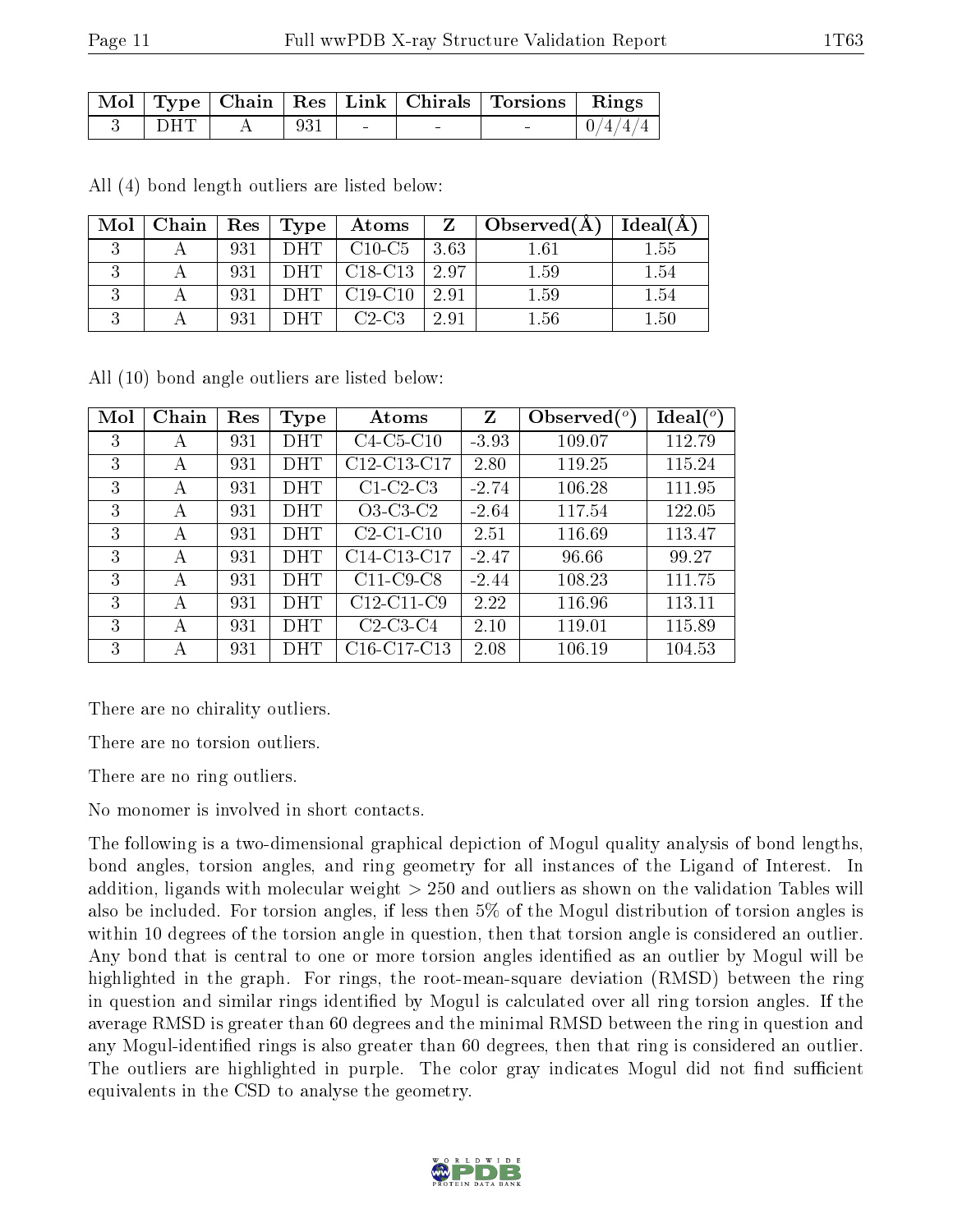

# 5.7 [O](https://www.wwpdb.org/validation/2017/XrayValidationReportHelp#nonstandard_residues_and_ligands)ther polymers (i)

There are no such residues in this entry.

## 5.8 Polymer linkage issues (i)

There are no chain breaks in this entry.

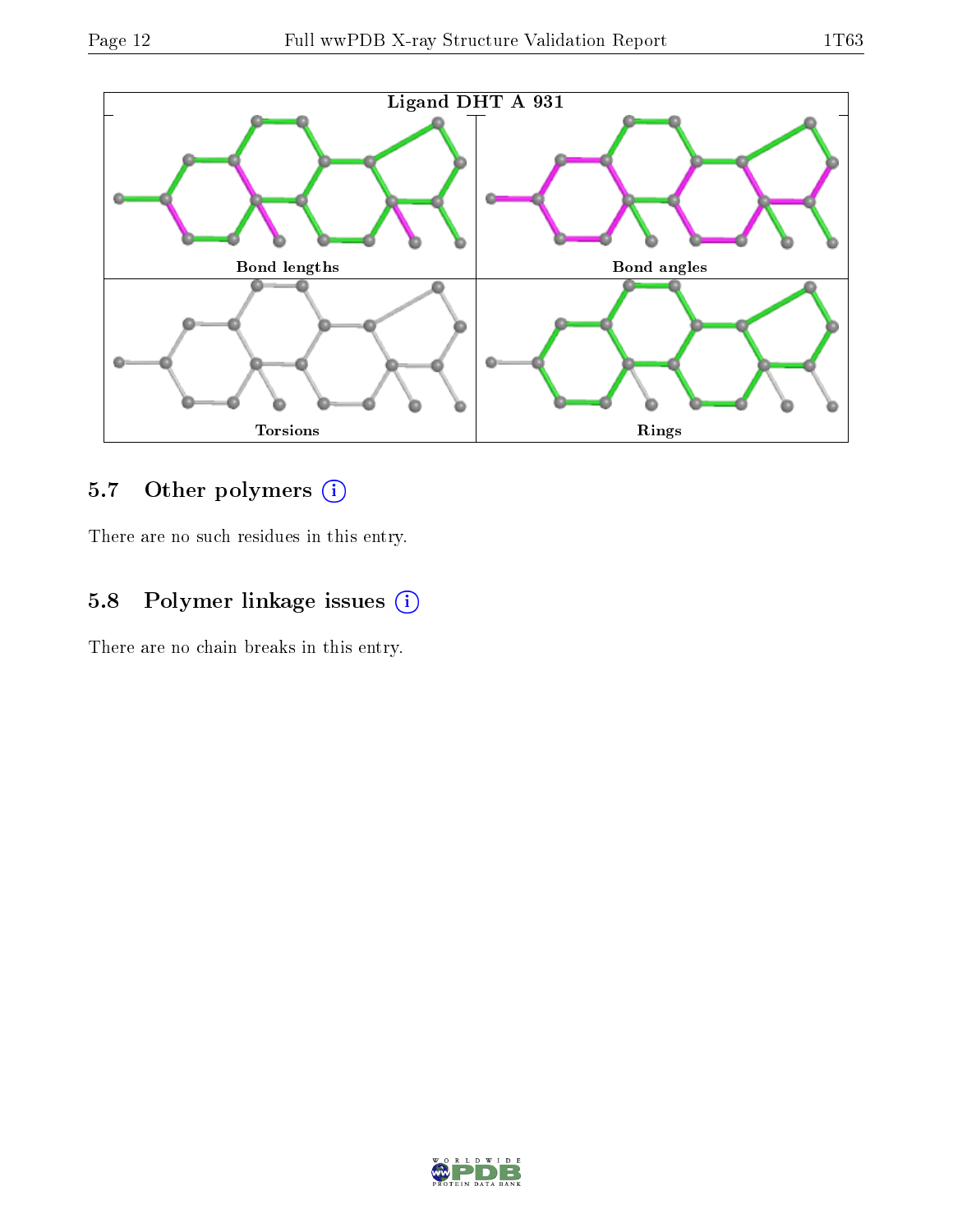# 6 Fit of model and data  $(i)$

# 6.1 Protein, DNA and RNA chains  $(i)$

In the following table, the column labelled  $#RSRZ> 2'$  contains the number (and percentage) of RSRZ outliers, followed by percent RSRZ outliers for the chain as percentile scores relative to all X-ray entries and entries of similar resolution. The OWAB column contains the minimum, median,  $95<sup>th</sup>$  percentile and maximum values of the occupancy-weighted average B-factor per residue. The column labelled ' $Q< 0.9$ ' lists the number of (and percentage) of residues with an average occupancy less than 0.9.

| Mol | Chain | Analysed        | ${ <\hspace{-1.5pt}{\mathrm{RSRZ}} \hspace{-1.5pt}>}$ | # $RSRZ>2$               | $\sigma$ OWAB( $A^2$ ) | $\bf Q\texttt{<}0.9$ |
|-----|-------|-----------------|-------------------------------------------------------|--------------------------|------------------------|----------------------|
|     |       | $250/251(99\%)$ | 0.22                                                  | 27 <br>$13(5\%)$<br>127/ | 21, 34, 63, 84         |                      |
|     |       | $14/14$ (100\%) | 1.84                                                  | $5(35\%)$ 0 0            | 35, 46, 78, 81         |                      |
| All | All   | 264/265(99%)    | 0.30                                                  | 18 $(6\%)$<br>17<br>18   | 21, 34, 66, 84         |                      |

All (18) RSRZ outliers are listed below:

| Mol            | Chain    | $\operatorname{Res}% \left( \mathcal{N}\right) \equiv\operatorname{Res}(\mathcal{N}_{0},\mathcal{N}_{0})$ | <b>Type</b>  | $_{\rm RSRZ}$ |
|----------------|----------|-----------------------------------------------------------------------------------------------------------|--------------|---------------|
| $\overline{1}$ | А        | 669                                                                                                       | CYS          | 10.9          |
| $\overline{2}$ | B        | 931                                                                                                       | <b>ASP</b>   | 6.7           |
| $\mathbf{1}$   | А        | 845                                                                                                       | <b>LYS</b>   | 5.8           |
| $\overline{2}$ | B        | 919                                                                                                       | GLU          | 4.7           |
| $\mathbf{1}$   | А        | 847                                                                                                       | <b>LYS</b>   | 4.6           |
| $\overline{2}$ | B        | 918                                                                                                       | <b>LYS</b>   | 4.4           |
| $\mathbf{1}$   | А        | 844                                                                                                       | <b>CYS</b>   | 4.4           |
| $\overline{2}$ | B        | 922                                                                                                       | LEU          | 3.6           |
| $\overline{1}$ | A        | 670                                                                                                       | <b>GLN</b>   | 3.5           |
| $\mathbf{1}$   | $\bf{A}$ | 886                                                                                                       | MET          | 3.2           |
| $\mathbf{1}$   | A        | 843                                                                                                       | ALA          | 3.2           |
| $\mathbf{1}$   | A        | 848                                                                                                       | <b>ASN</b>   | 2.8           |
| $\mathbf{1}$   | A        | 760                                                                                                       | $\rm{ARG}$   | 2.6           |
| $\mathbf{1}$   | A        | 851                                                                                                       | SER          | $2.5\,$       |
| $\mathbf{1}$   | А        | 846                                                                                                       | $\rm{ARG}$   | 2.4           |
| $\overline{2}$ | B        | 930                                                                                                       | $_{\rm ASP}$ | 2.4           |
| $\mathbf{1}$   | А        | 692                                                                                                       | <b>ASN</b>   | 2.3           |
| $\mathbf{1}$   | А        | 840                                                                                                       | ${\rm ARG}$  | 2.1           |

# 6.2 Non-standard residues in protein, DNA, RNA chains (i)

There are no non-standard protein/DNA/RNA residues in this entry.